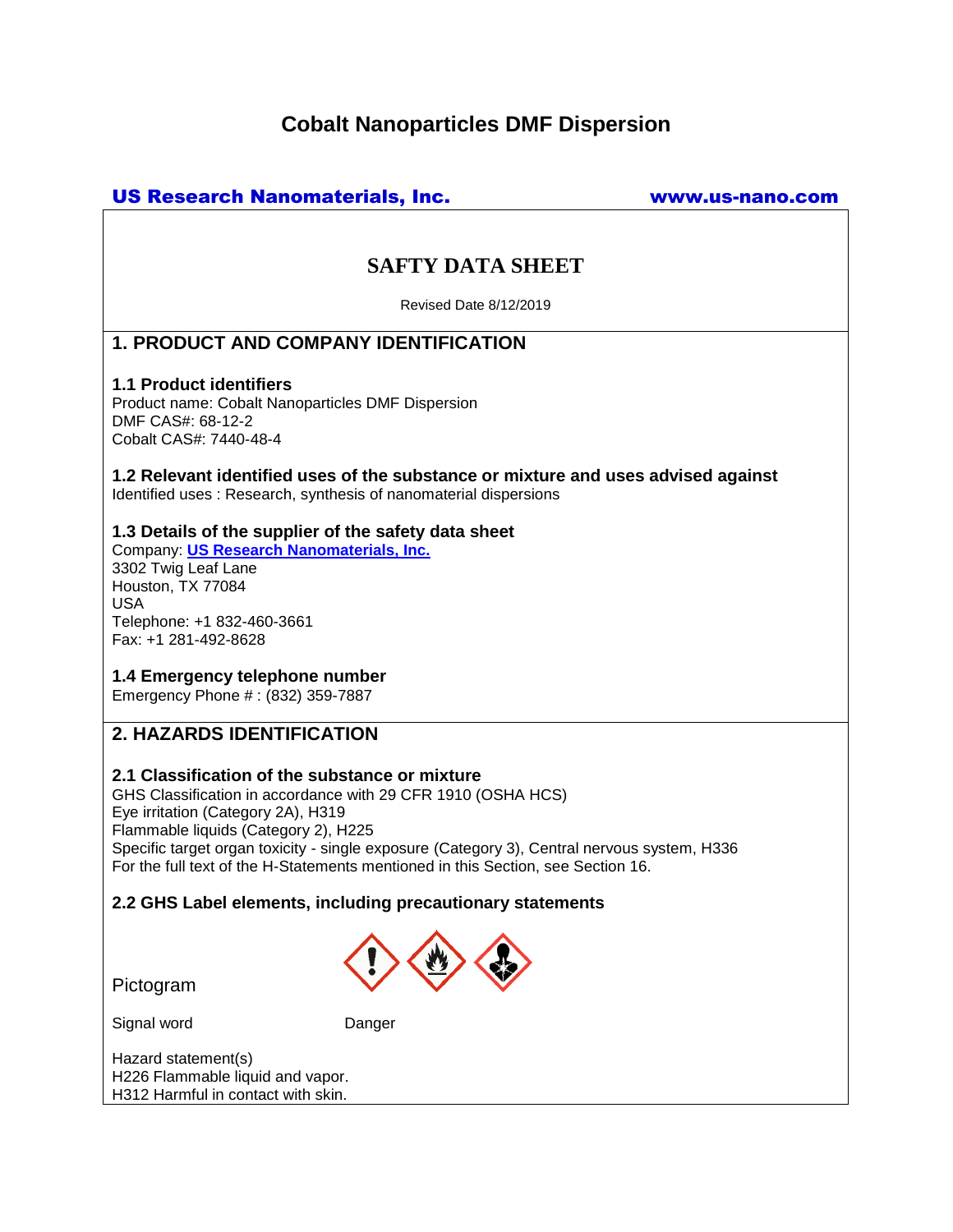H319 Causes serious eye irritation.

Precautionary statement(s)

P201 Obtain special instructions before use.

P202 Do not handle until all safety precautions have been read and

understood.

P210 Keep away from heat/sparks/open flames/hot surfaces. No smoking.

P233 Keep container tightly closed.

P240 Ground/bond container and receiving equipment.

P241 Use explosion-proof electrical/ ventilating/ lighting/ equipment.

P242 Use only non-sparking tools.

P243 Take precautionary measures against static discharge.

P264 Wash skin thoroughly after handling.

P280 Wear protective gloves/ eye protection/ face protection.

P303 + P361 + P353 IF ON SKIN (or hair): Take off immediately all contaminated clothing. Rinse skin with water/shower.

P305 + P351 + P338 IF IN EYES: Rinse cautiously with water for several minutes. Remove

contact lenses, if present and easy to do. Continue rinsing.

P337 + P313 If eye irritation persists: Get medical advice/ attention.

P363 Wash contaminated clothing before reuse.

P370 + P378 In case of fire: Use dry sand, dry chemical or alcohol-resistant foam to extinguish.

P403 + P235 Store in a well-ventilated place. Keep cool.

P405 Store locked up.

P501 Dispose of contents/ container to an approved waste disposal plant.

## **2.3 Hazards not otherwise classified (HNOC) or not covered by GHS**

Rapidly absorbed through skin.

# **3. COMPOSITION/INFORMATION ON INGREDIENTS**

### **3.1 Substances**

DMF CAS-No. : 68-12-2

Cobalt CAS#: 7440-48-4

#### **Hazardous components**

Component: N,N-Dimethylformamide (DMF) Classification: Flam. Liq. 3; Acute Tox. 4; Eye Irrit. 2A; Repr. 1B; H226, H312, H319, H360 Concentration: 90-100%

For the full text of the H-Statements mentioned in this Section, see Section 16.

## **4. FIRST AID MEASURES**

## **4.1 Description of first aid measures**

### **General advice**

Consult a physician. Show this safety data sheet to the doctor in attendance. Move out of dangerous area.

**If inhaled**

If breathed in, move person into fresh air. If not breathing, give artificial respiration. Consult a physician. **In case of skin contact**

Wash off with soap and plenty of water. Consult a physician.

#### **In case of eye contact**

Rinse thoroughly with plenty of water for at least 15 minutes and consult a physician.

**If swallowed**

Do NOT induce vomiting. Never give anything by mouth to an unconscious person. Rinse mouth with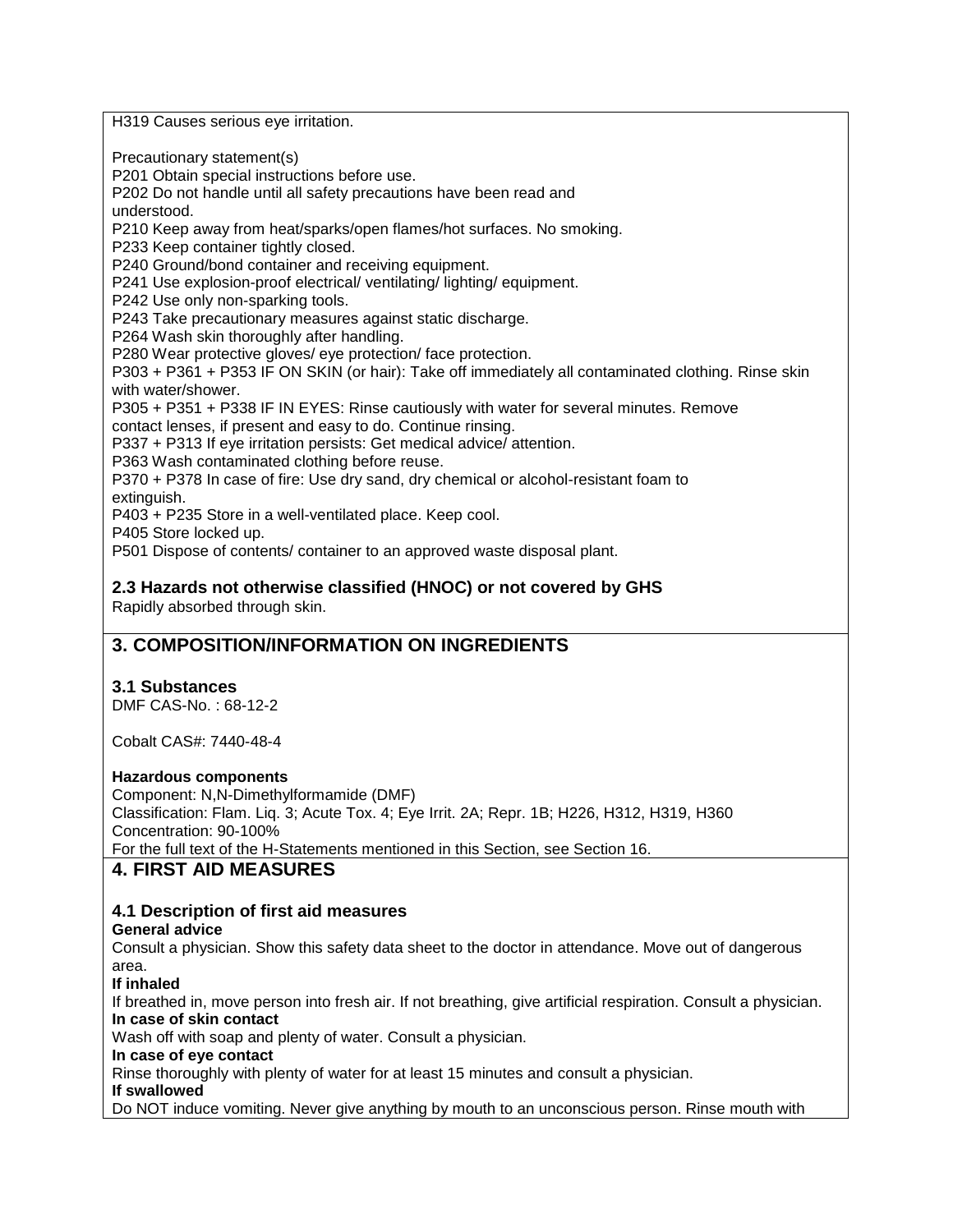water. Consult a physician.

### **4.2 Most important symptoms and effects, both acute and delayed**

The most important known symptoms and effects are described in the labeling (see section 2.2) and/or in section 11

#### **4.3 Indication of any immediate medical attention and special treatment needed** no data available

## **5. FIREFIGHTING MEASURES**

### **5.1 Extinguishing media**

**Suitable extinguishing media** Dry powder Dry sand

**Unsuitable extinguishing media** Do NOT use water jet.

#### **5.2 Special hazards arising from the substance or mixture** No data available

#### **5.3 Advice for firefighters**

Wear self contained breathing apparatus for firefighting if necessary.

#### **5.4 Further information**

Use water spray to cool unopened containers.

## **6. ACCIDENTAL RELEASE MEASURES**

#### **6.1 Personal precautions, protective equipment and emergency procedures**

Use personal protective equipment. Avoid breathing vapors, mist or gas. Ensure adequate ventilation. Remove all sources of ignition. Evacuate personnel to safe areas. Beware of vapors accumulating to form explosive concentrations. Vapors can accumulate in low areas. For personal protection see section 8.

#### **6.2 Environmental precautions**

Prevent further leakage or spillage if safe to do so. Do not let product enter drains.

#### **6.3 Methods and materials for containment and cleaning up**

Contain spillage, and then collect with an electrically protected vacuum cleaner or by wet-brushing and place in container for disposal according to local regulations (see section 13).

#### **6.4 Reference to other sections**

For disposal see section 13.

## **7. HANDLING AND STORAGE**

### **7.1 Precautions for safe handling**

Avoid contact with skin and eyes. Avoid inhalation of vapor or mist.

Use explosion-proof equipment. Keep away from sources of ignition - No smoking. Take measures to prevent the buildup of electrostatic charge.

For precautions see section 2.2.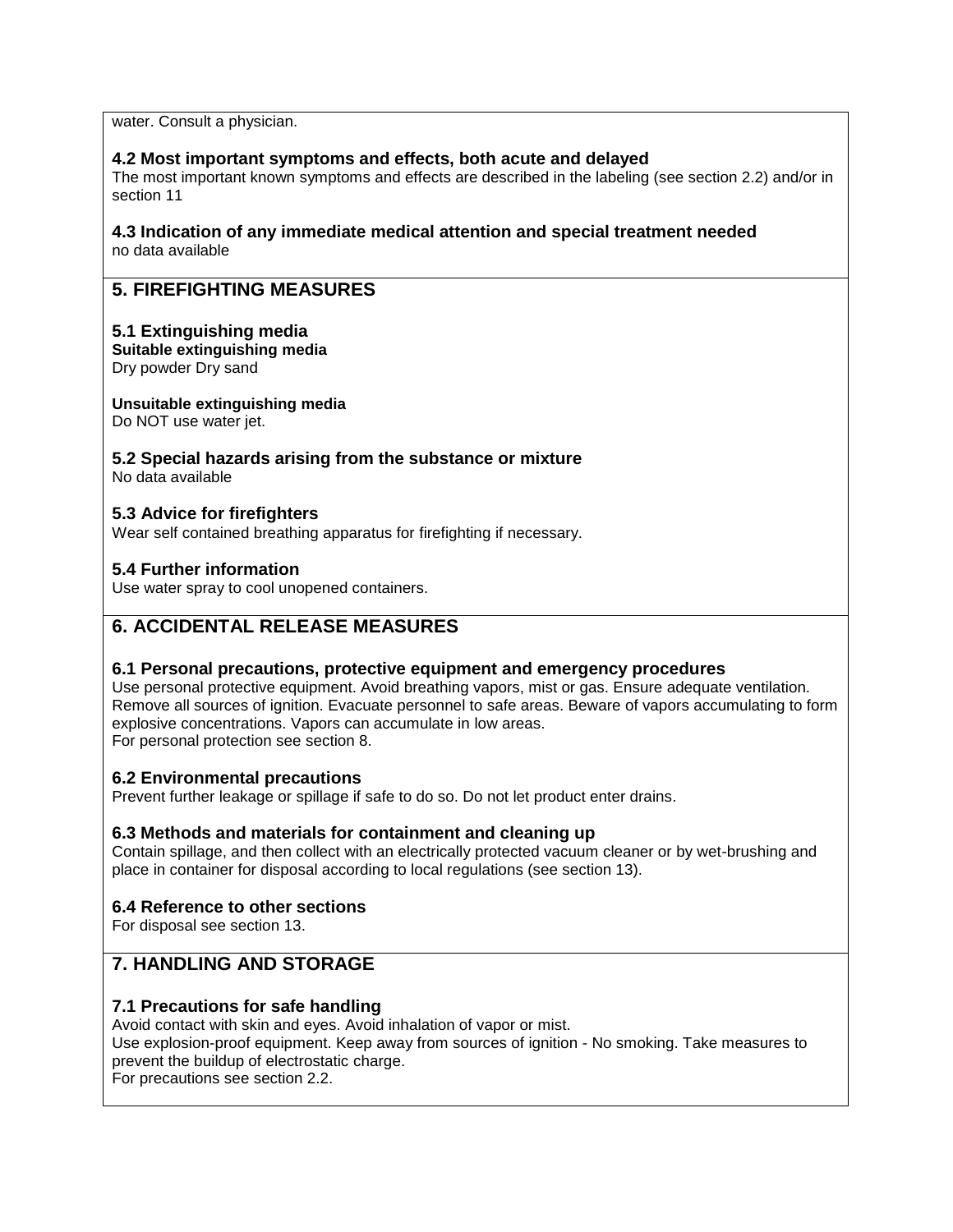### **7.2 Conditions for safe storage, including any incompatibilities**

Keep container tightly closed in a dry and well-ventilated place. Containers which are opened must be carefully resealed and kept upright to prevent leakage.

Handle and store under inert gas. Storage class (TRGS 510): 3: Flammable liquids

### **7.3 Specific end use(s)**

Apart from the uses mentioned in section 1.2 no other specific uses are stipulated

## **8. EXPOSURE CONTROLS/PERSONAL PROTECTION**

### **8.1 Control parameters**

#### **Components with workplace control parameters**

N,NDimethylformamide: CAS 68-12-2, Value: TWA, Control parameters: 10ppm. USA. ACGIH Threshold Limit Values (TLV)

Remarks: Liver Damage, Adopted values or notations enclosed are those for which changes are proposed in the NIC. See Notice of Intended Changes (NIC). Substances for which there is a Biological Exposure Index or Indices (see BEI® section). Not classifiable as a human carcinogen. Danger of cutaneous absorption.

#### **8.2 Exposure controls**

#### **Appropriate engineering controls**

Handle in accordance with good industrial hygiene and safety practice. Wash hands before breaks and at the end of workday.

#### **Personal protective equipment**

#### **Eye/face protection**

Safety glasses with side-shields conforming to EN166 Use equipment for eye protection tested and approved under appropriate government standards such as NIOSH (US) or EN 166(EU).

## **Skin protection**

Handle with gloves. Gloves must be inspected prior to use. Use proper glove removal technique (without touching glove's outer surface) to avoid skin contact with this product. Dispose of contaminated gloves after use in accordance with applicable laws and good laboratory practices. Wash and dry hands.

#### **Body Protection**

Complete suit protecting against chemicals, Flame retardant antistatic protective clothing., The type of protective equipment must be selected according to the concentration and amount of the dangerous substance at the specific workplace.

#### **Respiratory protection**

Where risk assessment shows air-purifying respirators are appropriate use a full-face respirator with multipurpose combination (US) or type AXBEK (EN 14387) respirator cartridges as a backup to engineering controls. If the respirator is the sole means of protection, use a full-face supplied air respirator. Use respirators and components tested and approved under appropriate government standards such as NIOSH (US) or CEN (EU).

#### **Control of environmental exposure**

Prevent further leakage or spillage if safe to do so. Do not let product enter drains.

## **9. PHYSICAL AND CHEMICAL PROPERTIES**

#### **9.1 Information on basic physical and chemical properties**

- a) Appearance: Form: liquid, colorless
- b) Odor: amine-like
- c) Odor Threshold: no data available
- d) pH: 7 at 200 g/l at 20 °C (68 °F)
- e) Melting point/freezing point: Melting point/range: -61 °C (-78 °F) lit.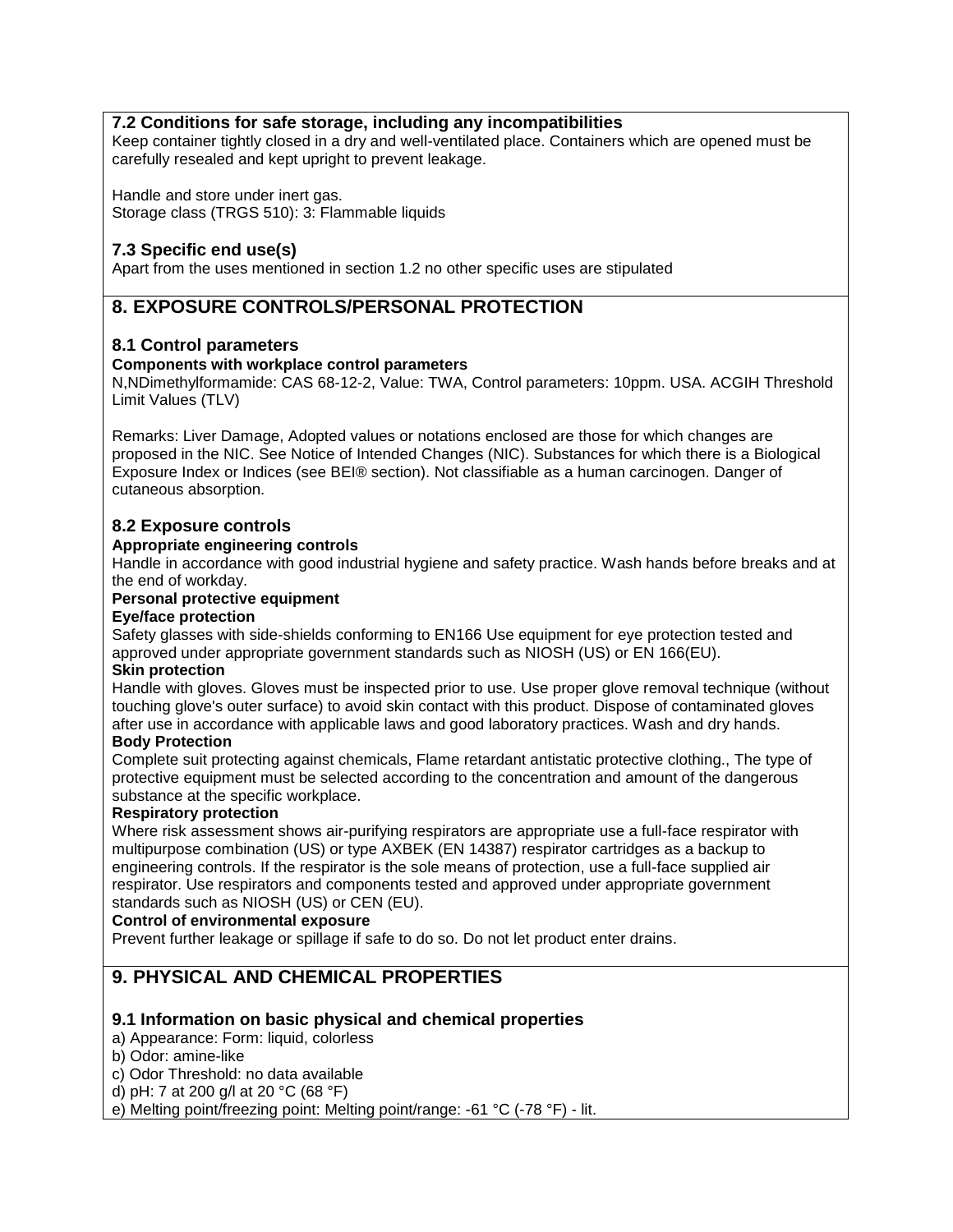f) Initial boiling point and boiling range: 153 °C (307 °F) - lit.

- g) Flash point: 57.5 °C (135.5 °F) closed cup DIN 51755 Part 2
- h) Evaporation rate: no data available
- i) Flammability (solid, gas): no data available

j) Upper/lower flammability or explosive limits: Upper explosion limit: 16 %(V), Lower explosion limit:

2.2 %(V)

k) Vapor pressure: 3.77 hPa (2.83 mmHg) at 20  $^{\circ}$ C (68  $^{\circ}$ F)

l) Vapor density: 2.51

m) Relative density: 0.944 g/mL

n) Water solubility: 1,000 g/l at 20 °C (68 °F)

o) Partition coefficient - noctanol/water: log Pow: -0.85 at 25 °C (77 °F) - Bioaccumulation is not expected.

- p) Auto-ignition temperature: 435 °C (815 °F) at 1,013 hPa (760 mmHg) DIN 51794
- q) Decomposition temperature: > 350 °C (> 662 °F) -

r) Viscosity: no data available

s) Explosive properties: no data available

t) Oxidizing properties: no data available

### **9.2 Other safety information**

Relative vapor density: 2.51

## **10. STABILITY AND REACTIVITY**

### **10.1 Reactivity**

no data available

### **10.2 Chemical stability**

Stable under recommended storage conditions.

## **10.3 Possibility of hazardous reactions**

No data available

### **10.4 Conditions to avoid**

Heat, flames and sparks.

### **10.5 Incompatible materials**

No data available

### **10.6 Hazardous decomposition products**

Hazardous decomposition products formed under fire conditions. - Carbon oxides, Nitrogen oxides (NOx) Other decomposition products - No data available In the event of fire: see section 5

## **11. TOXICOLOGICAL INFORMATION**

### **11.1 Information on toxicological effects Acute toxicity**

LD50 Oral - Rat - male and female - 3,010 mg/kg (OECD Test Guideline 401) LD50 Dermal - Rabbit - 1,500 mg/kg Remarks: (IUCLID) **Skin corrosion/irritation** Skin - Rabbit Result: No skin irritation Remarks: (IUCLID)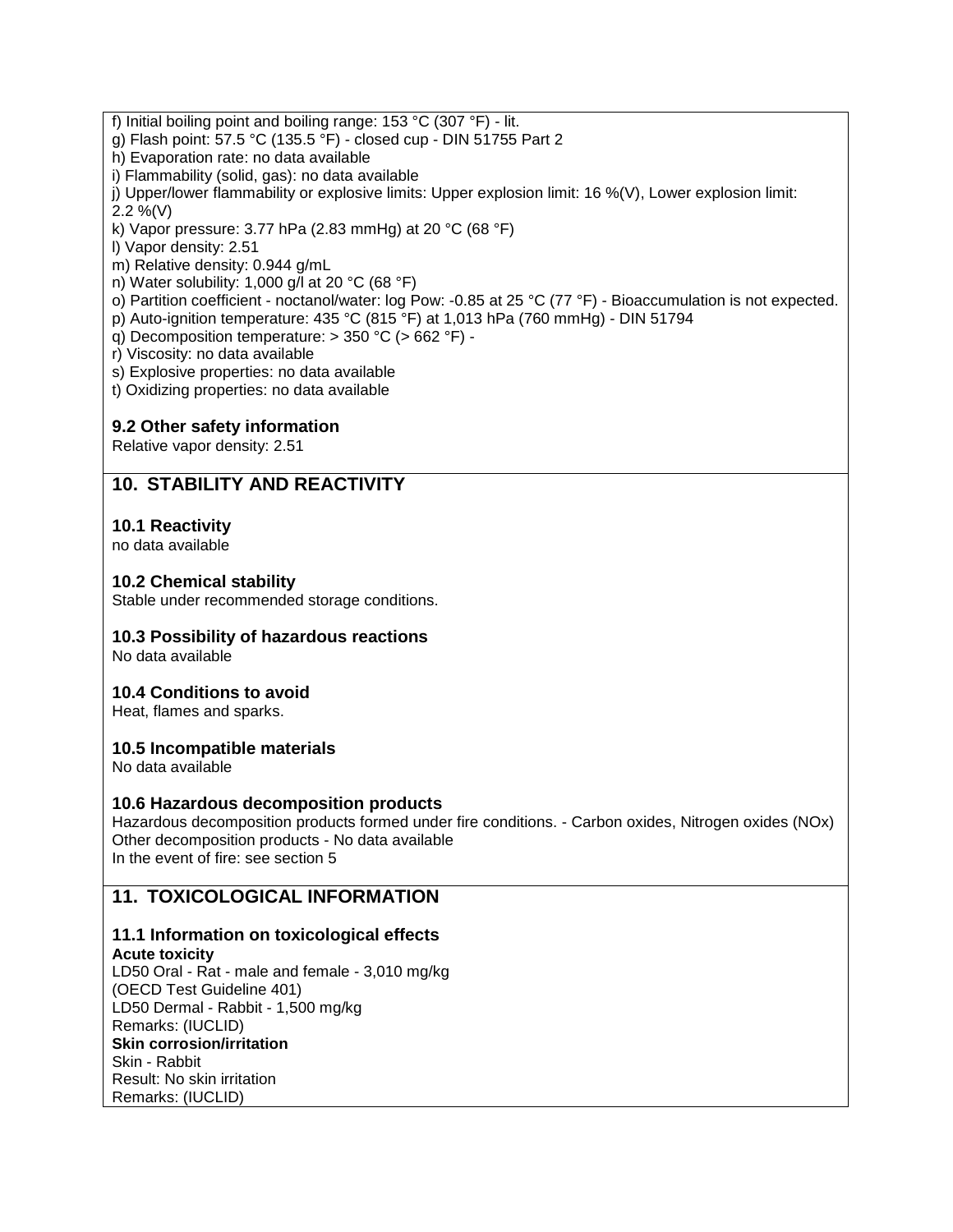**Serious eye damage/eye irritation** Eyes - Rabbit Result: Eye irritation Remarks: (IUCLID) **Respiratory or skin sensitization** Sensitisation test: - Guinea pig Result: negative Remarks: (Lit.) Sensitisation test: - Mouse Result: negative (OECD Test Guideline 406) **Germ cell mutagenicity** Ames test Salmonella typhimurium Result: negative (ECHA) Mouse - male - Bone marrow Result: negative (ECHA) **Carcinogenicity** IARC: 2A - Group 2A: Probably carcinogenic to humans (N,N-Dimethylformamide) NTP: No component of this product present at levels greater than or equal to 0.1% is identified as a known or anticipated carcinogen by NTP. OSHA: No component of this product present at levels greater than or equal to 0.1% is on OSHA's list of regulated carcinogens. **Reproductive toxicity** May damage the unborn child **Specific target organ toxicity - single exposure** Acute oral toxicity - Gastrointestinal disturbance, Nausea, Vomiting Acute inhalation toxicity - Possible damages:, mucosal irritations **Specific target organ toxicity - repeated exposure Aspiration hazard** No data available **Additional Information** To the best of our knowledge, the chemical, physical, and toxicological properties have not been thoroughly investigated. **12.ECOLOGICAL INFORMATION**

### **12.1 Toxicity**

no data available

#### **12.2 Persistence and degradability**

Biodegradability: aerobic - Exposure time 21 d Result: 100 % - Readily biodegradable. (OECD Test Guideline 301E) Biochemical Oxygen Demand (BOD): 900 mg/g, Remarks: (Lit.) Theoretical oxygen demand: 1,863 mg/g, Remarks: (Lit.))

#### **12.3 Bioaccumulative potential**

Does not significantly accumulate in organisms.

### **12.4 Mobility in soil**

no data available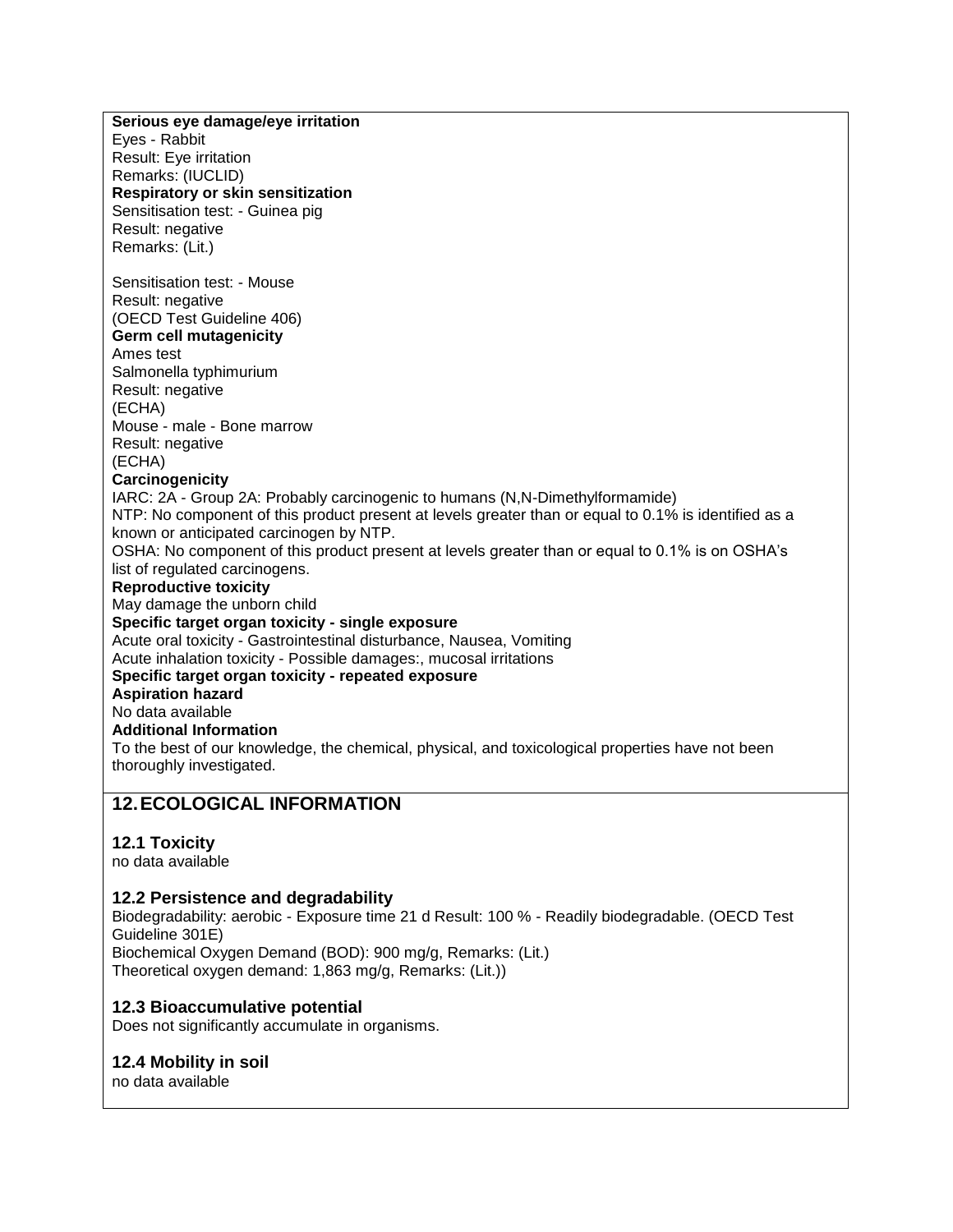### **12.5 Results of PBT and vPvB assessment**

PBT/vPvB assessment not available as chemical safety assessment not required/not conducted

#### **12.6 Other adverse effects**

reaction with hydroxyl radicals(calculated)(Lit.)

## **13.DISPOSAL CONSIDERATIONS**

### **13.1 Waste treatment methods**

#### **Product**

Contact a licensed professional waste disposal service to dispose of this material. Offer surplus and nonrecyclable solutions to a licensed disposal company. Burn in a chemical incinerator equipped with an afterburner and scrubber but exert extra care in igniting as this material is highly flammable.

#### **Contaminated packaging**

Dispose of as unused product.

## **14.TRANSPORT INFORMATION**

### **DOT (US)**

UN number: 2265 Class: 3 Packing group: III Proper shipping name: N,N-Dimethylformamide Reportable Quantity (RQ): 100 lbs Poison Inhalation Hazard: No

#### **IMDG**

UN number: 2265 Class: 3 Packing group: III EMS-No: F-E, S-D Proper shipping name: N,N-DIMETHYLFORMAMIDE **IATA** UN number: 2265 Class: 3 Packing group: III

Proper shipping name: N,N-Dimethylformamide

## **15.REGULATORY INFORMATION**

#### **SARA 302 Components**

This material does not contain any components with a section 302 EHS TPQ. **SARA 313 Components** The following components are subject to reporting levels established by SARA Title III, Section 313: N,N-Dimethylformamide CAS-No. 68-12-2, Revision Date: 2007-07-01 **SARA 311/312 Hazards** Fire Hazard, Acute Health Hazard, Chronic Health Hazard

## **16.OTHER INFORMATION**

Full text of H-Statements referred to under sections 2 and 3. Acute Tox. Acute toxicity Eye Irrit. Eye irritation Flam. Liq. Flammable liquids H226 Flammable liquid and vapor. H312 Harmful in contact with skin. H319 Causes serious eye irritation. H360 May damage fertility or the unborn child. Repr. Reproductive toxicity

#### **Further information**

The above information is believed to be correct but does not purport to be all inclusive and shall be used